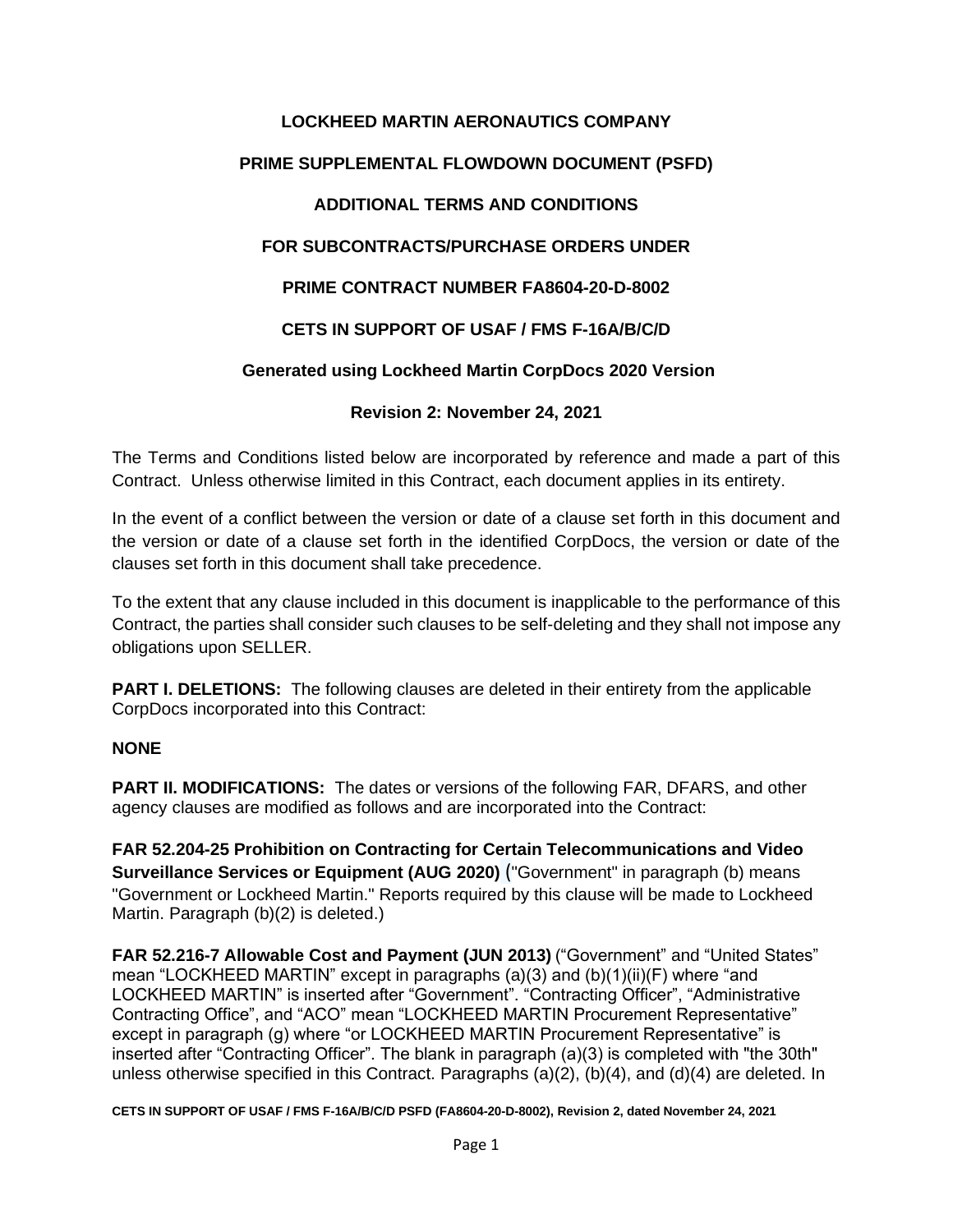paragraph (h) "six years" is changed to "5 years." The references to government entities in paragraph (d) are unchanged. Does not apply to labor hour contracts. For time and materials contracts, applies to the material portion of the contract).

**FAR 52.222-37 Employment Reports on Veterans (JUL 2014)** (Applies if this contract is for \$100,000 or more.)

**PART III. ADDITIONS:** The following FAR, DFARS, and other agency clauses are incorporated into this Contract in addition to those set out in the applicable CorpDocs:

# **FEDERAL ACQUISITION REGULATION (FAR)**

**52.203-15 Whistleblower Protections Under the American Recovery and Reinvestment Act of 2009 (JUN 2010)** (Applies if the contract is funded in whole or in part with Recovery Act funds.)

**52.215-12 SUBCONTRACTOR CERTIFIED COST OR PRICING DATA (DEVIATION 2018-O0015) (MAY 2018)** (Applies if this contract exceeds the threshold for submission of certified cost or pricing data at FAR 15.403-4 and is not otherwise exempt from the requirement to provide cost or pricing data. Not applicable to Commercial Items as defined in FAR 2.101.)

**52.215-21 Requirements for Certified Cost or Pricing Data and Data Other Than Certified Cost or Pricing Data – Modifications – ALT I (OCT 2010)** ("Contracting Officer" means "Lockheed Martin" in paragraphs (a)(1) and (b).)

**52.216-7 Allowable Cost and Payment -- ALT I (FEB 1997)** (Applies to cost reimbursement contracts. Not applicable to Commercial Items as defined in FAR 2.101.)

**52.217-2 Cancellation Under Multiyear Contracts (OCT 1997)** (Applies to multiyear contracts. "Contracting Officer" and "Government" means "Lockheed Martin." In paragraph (e) "1 year" is changed to "six months.")

**52.222-51 Exemption From Application of the Service Contract Labor Standards to Contracts for Maintenance, Calibration, or Repair of Certain Equipment—Requirements (MAY 2014)** (Applies to contracts for exempt services.)

# **52.222-56 Certification Regarding Trafficking in Persons Compliance Plan (MAR 2015)**

(Applies if contract exceeds \$500,000 and is for supplies, other than commercially available offthe-shelf items, or services to be acquired or performed outside the United States.) In paragraph (d) "Contracting Officer" means "Contracting Officer and Lockheed Martin." In paragraph (e), "Government" means "Lockheed Martin.")

**52.223-13 Acquisition of EPEAT - Registered Imaging Equipment (JUN 2014)** (Applies to contracts for "imaging equipment" as defined in the clause.)

# **52.225-3 Buy American-Free Trade Agreements-Israeli Trade Act (MAY 2014)**

**CETS IN SUPPORT OF USAF / FMS F-16A/B/C/D PSFD (FA8604-20-D-8002), Revision 2, dated November 24, 2021**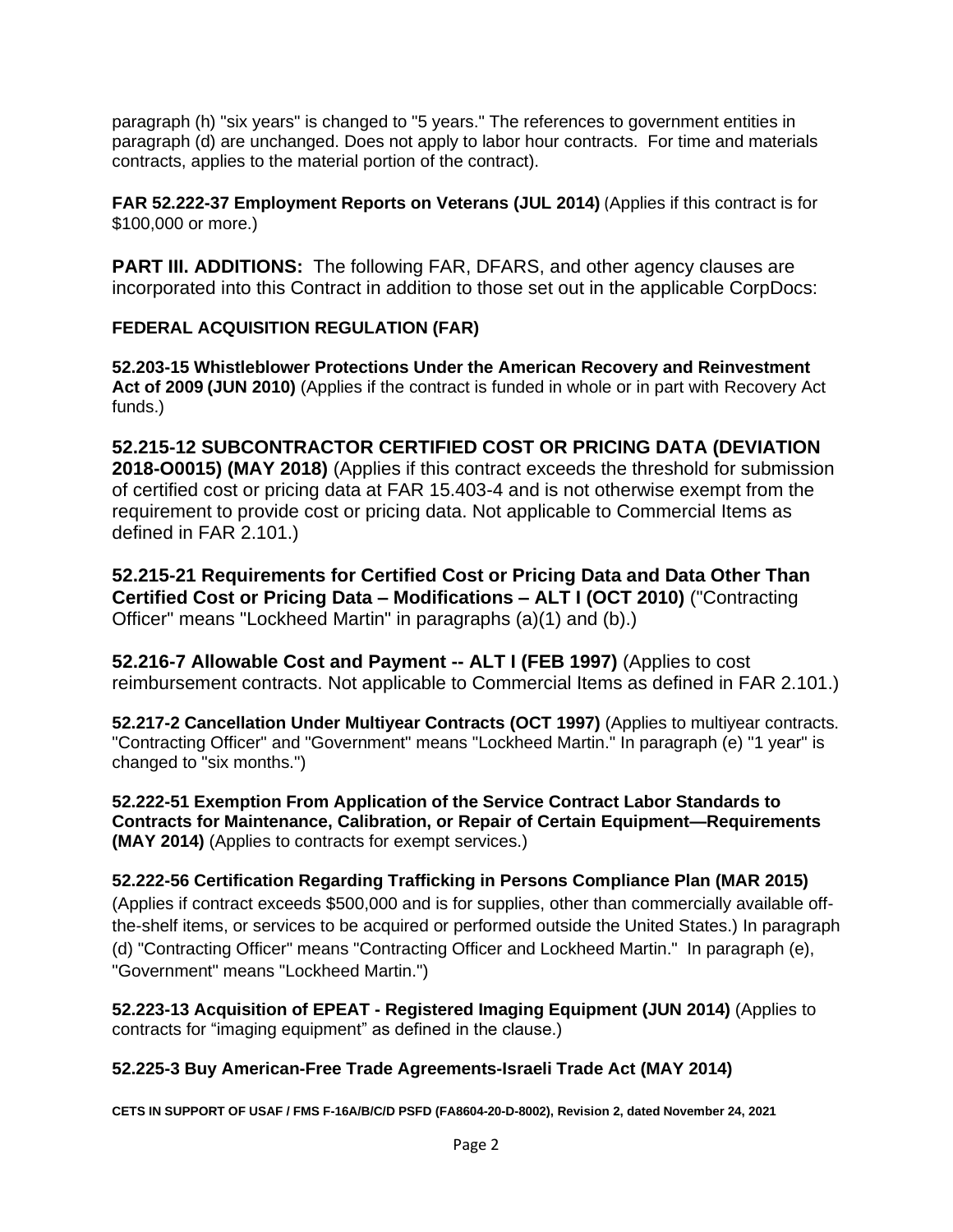**52.228-3 Worker's Compensation Insurance (Defense Base Act) (JUN 2014)** (Applies if Seller will perform work subject to the Defense Base Act 42 U.S.C. 1651 et seq.)

# **52.228-4 Workers' Compensation and War-Hazard Insurance Overseas (APR 1984)**

**52.229-8 Taxes - Foreign Cost-Reimbursement Contracts (MAR 1990)** (In paragraph (b), "Contracting Officer" and "Government of the United States" mean "Lockheed Martin." In paragraph (a) the blanks are completed with "Thailand, Indonesia, Poland, Taiwan, Morocco, Pakistan, Iraq, Turkey, Chile, Bahrain, Egypt, Jordan, Oman". Not applicable to Commercial Items as defined in FAR 2.101.)

**52.230-2 Cost Accounting Standards (DEVIATION 2018-O0012) (APR 2018)** (Applies when the contract states that it is subject to full CAS coverage. "United States" means "United States or Lockheed Martin." Paragraph (b) is deleted. The following is added as a new paragraph (e): "Seller shall communicate and otherwise deal directly with the cognizant Contracting Officer to the extent practicable and permissible as to all matters relating to Cost Accounting Standards. Seller shall provide Lockheed Martin with copies of all communications concerning CAS between and the Contracting Officer if such are relevant to this contract; provided however, Seller shall not be required to disclose to Lockheed Martin such communications containing information which is privileged and confidential to Seller." Not applicable to Commercial Items as defined in FAR 2.101.)

**52.232-39 Unenforceability of Unauthorized Obligations (JUN 2013)** (Applies to contracts where software or services will be retransferred to the Government.)

**52.249-6 Termination (Cost-Reimbursement) ALT I (SEP 1996)** (Applicable to contracts for construction. "Government" and "Contracting Officer" mean "Lockheed Martin." In paragraph (f) "1 year" is changed to "six months." In paragraph (d) "120" days" is changed to "60 days." In paragraph (e) "15 days" is changed to "30 days," and "45 days" is changed to "60 days." Paragraph (j) is deleted. Alternate IV applies if this is a time and materials or labor hour contract. Settlements and payments under this clause may be subject to the approval of the Prime Contract's Contracting Officer. Not applicable to Commercial Items as defined in FAR 2.101.)

# **DEFENSE FEDERAL ACQUISITION REGULATION SUPPLEMENT (DFARS)**

**252.211-7007 Reporting of Government-Furnished Property (AUG 2012)** (Applies if Seller will be in possession of Government property for the performance of this contract.)

**252.216-7009 Allowability of Legal Costs Incurred in Connection With a Whistleblower Proceeding (SEP 2013)** (Not applicable to Commercial Items as defined in FAR 2.101.)

**252.223-7999 Ensuring Adequate COVID-19 Safety Protocols For Federal Contractors (OCT 2021) (Deviation 2021-O0009)** (Applies if this contract exceeds the simplified acquisition threshold in effect on the date this contract is placed and where services are provided under this

**CETS IN SUPPORT OF USAF / FMS F-16A/B/C/D PSFD (FA8604-20-D-8002), Revision 2, dated November 24, 2021**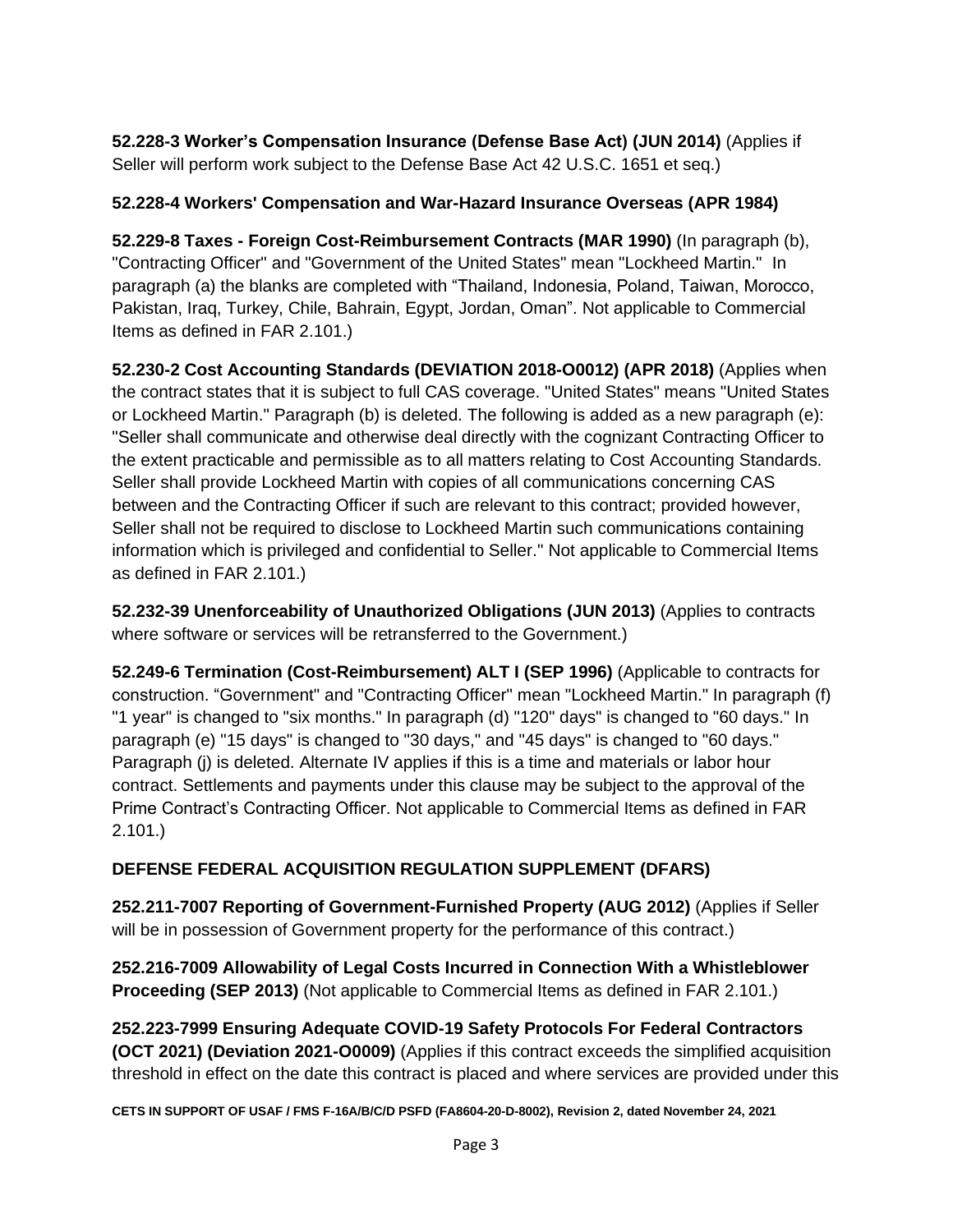contract. For additional guidance on the applicability of this clause and for the flowdown requirements consult the Safer Federal Workplace Workforce Task Force's COVID-19 Workplace Safety: Guidance for Federal Contractors and Subcontractors, as may be amended during the performance of this contract.)

**252.225-7008 Restriction on Acquisition of Specialty Metals (MAR 2013)** (Applies if the contract requires the delivery of specialty metal as an end item.)

**252.225-7027 Restriction on Contingent Fees for Foreign Military Sales (APR 2003)** (The reference to the clause in paragraph (a) means FAR 52.203-5. The blank in paragraph (b)(1) is completed with "any Government." Subparagraph (b)(2) is deleted.)

**252.237-7010 Prohibition on Interrogation of Detainees by Contractor Personnel (JUN 2013)** (Applies if the contract may require Seller personnel to interact with detainees in the course of their duties.)

**252.237-7023 Continuation of Essential Contractor Services (OCT 2010)** (Applies to contracts for mission essential services. "Contracting Officer" means Lockheed Martin. The term "Government" includes Lockheed Martin.)

**252.243-7002 Requests for Equitable Adjustment (DEC 2012)** (Applies if this Contract exceeds the simplified acquisition threshold. "Government" means "Lockheed Martin." Not applicable to Commercial Items as defined in FAR 2.101.)

# **252.245-7001 Tagging, Labeling, and Marking of Government-Furnished Property (APR 2012)**

**252.225-7040 Contractor Personnel Supporting U.S. Armed Forces Deployed Outside the United States (OCT 2015)** (Applies if Seller will deploy persons or otherwise provide support in the theater of operations to U.S. military forces deployed outside the United States. Communications with the Contracting Officer shall be made through Lockheed Martin.)

**252.225-7993 PROHIBITION ON CONTRACTING WITH THE ENEMY (DEVIATION 2014- O0020) (SEP 2014)** (Applies if contract exceeds \$50,000. The introductory text of paragraph (b) is changed to read "Lockheed Martin, upon a finding by the Head of the Contracting Activity (HCA), has the authority to--".)

**252.225-7995 CONTRACTOR PERSONNEL PERFORMING IN THE UNITED STATES CENTRAL COMMAND AREA OF RESPONSIBILITY (SEP 2017) (DEVIATION 2017-O0004)** (Applies if Seller personnel are performing in the USCENTCOM AOR.)

**252.245-7004 Reporting, Reutilization, and Disposal (DEC 2017)** ("Contracting Officer" means "Lockheed Martin".)